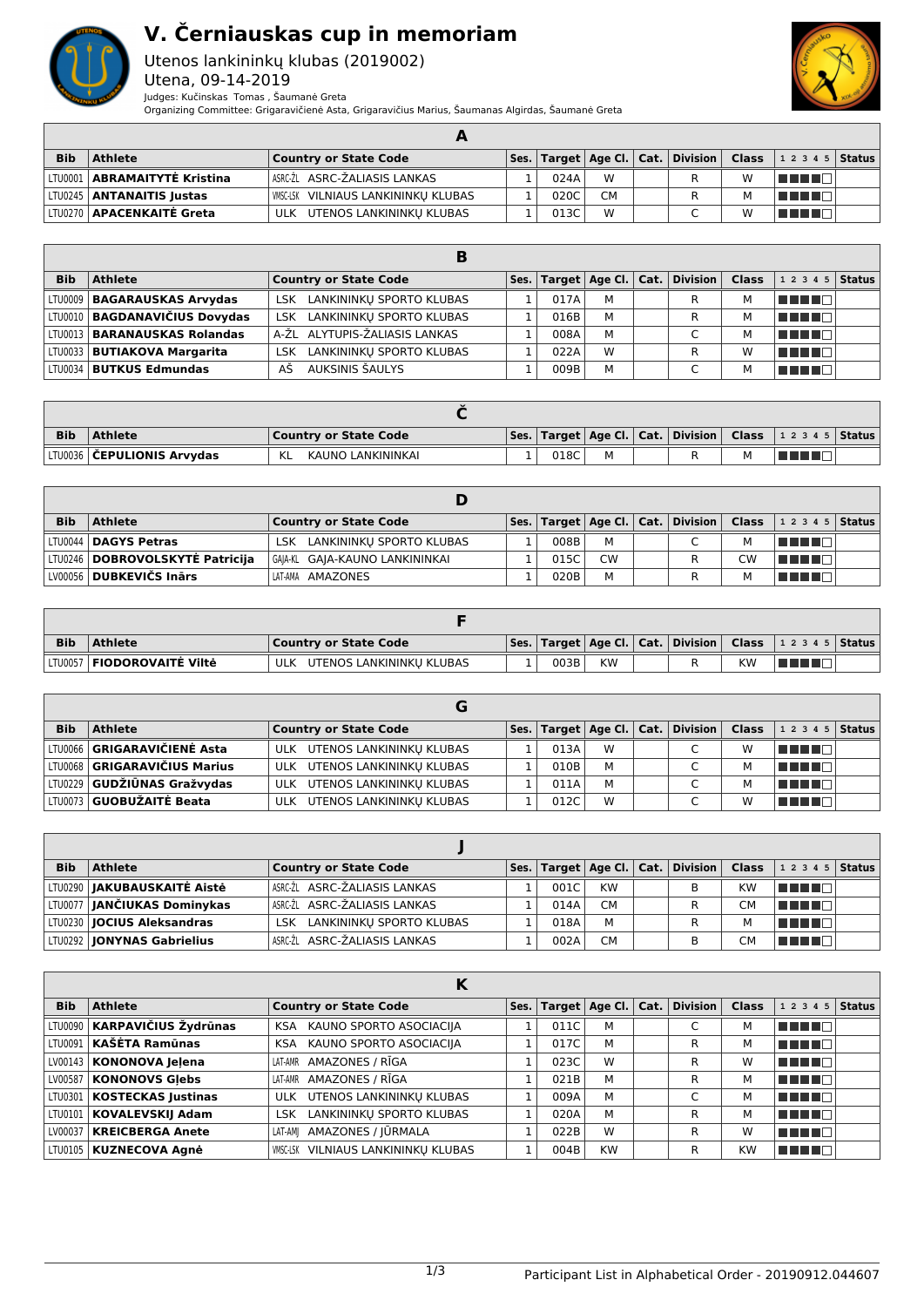

## **V. Černiauskas cup in memoriam**

Utenos lankininkų klubas (2019002) Utena, 09-14-2019 Judges: Kučinskas Tomas , Šaumanė Greta



Organizing Committee: Grigaravičienė Asta, Grigaravičius Marius, Šaumanas Algirdas, Šaumanė Greta

| <b>Bib</b> | <b>Athlete</b>                   | Country or State Code           |      |  |  | Ses.   Target   Age Cl.   Cat.   Division   Class   1 2 3 4 5   Status                                        |  |
|------------|----------------------------------|---------------------------------|------|--|--|---------------------------------------------------------------------------------------------------------------|--|
|            | LTU0288 <b>  LEVICKAS Vilius</b> | KSA KAUNO SPORTO ASOCIACIJA     | 016C |  |  | l Titologia e a segundo de la propia de la propia de la propia de la propia de la propia de la propia de la p |  |
|            | LTV0111 <b>  LIEKIS Tomas</b>    | LANKININKU SPORTO KLUBAS<br>∟SK | 011B |  |  |                                                                                                               |  |

|            |                              | M                               |      |   |                                                   |   |                    |  |
|------------|------------------------------|---------------------------------|------|---|---------------------------------------------------|---|--------------------|--|
| <b>Bib</b> | <b>Athlete</b>               | <b>Country or State Code</b>    |      |   | Ses.   Target   Age Cl.   Cat.   Division   Class |   | 1 2 3 4 5   Status |  |
|            | LTU0256   MAČERNIUS Dalius   | LSK LANKININKU SPORTO KLUBAS    | 016A | м |                                                   | М | THE EL             |  |
|            | LTU0118   MAKSYMOV Aleksandr | LSK LANKININKU SPORTO KLUBAS    | 021A | M |                                                   | М | TITI TITI          |  |
|            | LTU0119   MALDUTIS Gintaras  | LSK LANKININKU SPORTO KLUBAS    | 019A | M |                                                   | М | THE LIFE           |  |
|            | LV00134   MATVEJEVA Rimma    | LAT-AMA AMAZONES                | 024B | W | R                                                 | W | TELEM              |  |
|            | LTU0130   MOSIN Vladimir     | LANKININKU SPORTO KLUBAS<br>LSK | 005B | M |                                                   | М | THE LE             |  |
|            | LTU0130   MOSIN Vladimir     | LSK LANKININKU SPORTO KLUBAS    | 006A | M | в                                                 | М | TE E E             |  |

| <b>Bib</b> | <b>Athlete</b>               | Country or State Code        |      |           |  |    | Ses.   Target   Age Cl.   Cat.   Division   Class   1 2 3 4 5   Status |  |
|------------|------------------------------|------------------------------|------|-----------|--|----|------------------------------------------------------------------------|--|
|            | LTV0257 <b>  NICKUTĖ Ema</b> | ASRC-ŽL ASRC-ŽALIASIS LANKAS | 002B | <b>CW</b> |  | CW | <b>THE EXI</b>                                                         |  |

| <b>Bib</b> | <b>Athlete</b>                    | <b>Country or State Code</b>               |      |           | Ses.   Target   Age Cl.   Cat.   Division   Class |           | $ 12345 $ Status |  |
|------------|-----------------------------------|--------------------------------------------|------|-----------|---------------------------------------------------|-----------|------------------|--|
|            | LV00028   PANCIS Aleksandrs       | LAT-AMI AMAZONES / IŪRMALA                 | 005A | M         |                                                   | м         | man man          |  |
|            | LTU0147   PETRAUSKAS Algimantas   | KAUNO LANKININKAI<br>KL                    | 019C | M         |                                                   | м         | TELEL            |  |
|            | LTU0232 <b>POŠKAITĖ Džiuginta</b> | ULK UTENOS LANKININKU KLUBAS               | 004A | <b>KW</b> |                                                   | <b>KW</b> | l Titolin T      |  |
|            | LTU0261 <b>PRANEVIČIŪTĖ Miglė</b> | <b>WISC-LSK VILNIAUS LANKININKU KLUBAS</b> | 015B | <b>CW</b> |                                                   | <b>CW</b> | TE ELEC          |  |

| <b>Bib</b> | <b>Athlete</b>                | <b>Country or State Code</b>        |  |      |           |  | Ses.   Target   Age Cl.   Cat.   Division   Class |           | $12345$ Status |  |  |  |
|------------|-------------------------------|-------------------------------------|--|------|-----------|--|---------------------------------------------------|-----------|----------------|--|--|--|
|            | LTU0299   RAULINAITYTĖ Gabija | GAIA-KL GAIA-KAUNO LANKININKAI      |  | 003C | <b>KW</b> |  |                                                   | <b>KW</b> | TE E E E       |  |  |  |
|            | LTU0164   RIMKUTĖ Fausta      | WISC-LSK VILNIAUS LANKININKU KLUBAS |  | 007A | <b>CW</b> |  |                                                   | W         | TE E E         |  |  |  |
|            | LV00091   RJABKOVA Marina     | LAT-AIM AIM ARCHERY                 |  | 022C | W         |  |                                                   | W         | TE ELECT       |  |  |  |

| <b>Bib</b> | <b>Athlete</b>                     | <b>Country or State Code</b>    |  |      |   |  |  |   | $ \mathsf{Ses.} \mathsf{Target} \mathsf{Age}\mathsf{Cl.} \mathsf{Cat.} \mathsf{Division} \mathsf{Class} $ 12345   Status |  |  |  |
|------------|------------------------------------|---------------------------------|--|------|---|--|--|---|--------------------------------------------------------------------------------------------------------------------------|--|--|--|
|            | LTU0168 <b>  ŠAKAUSKAS Vladas</b>  | LSK LANKININKU SPORTO KLUBAS    |  | 012B | м |  |  | м | TI TITLET                                                                                                                |  |  |  |
|            | LTU0225 <b>  ŠAUMANAS Algirdas</b> | ULK UTENOS LANKININKU KLUBAS    |  | 012A | М |  |  |   | TE E E                                                                                                                   |  |  |  |
|            | LTU0224   <b>ŠAUMANĖ Greta</b>     | UTENOS LANKININKU KLUBAS<br>ULK |  | 013B | W |  |  | W | TE E T                                                                                                                   |  |  |  |

| <b>Bib</b> | <b>Athlete</b>                     | <b>Country or State Code</b>    |  |      |           |  | Ses.   Target   Age Cl.   Cat.   Division | Class     | $12345$ Status |  |  |  |  |
|------------|------------------------------------|---------------------------------|--|------|-----------|--|-------------------------------------------|-----------|----------------|--|--|--|--|
|            | LTU0283 SEILIŪTĖ Viktorija         | ASRC-ŽL ASRC-ŽALIASIS LANKAS    |  | 001B | <b>KW</b> |  | в                                         | <b>KW</b> | <u>FFFFFF</u>  |  |  |  |  |
|            | LTV0173 <b>SEKORSKAS Egidijus</b>  | STR STRELE                      |  | 005C | м         |  |                                           | м         | n din bir      |  |  |  |  |
|            | LTU0282 SELVIANIS Mantas           | ASRC-ŽL ASRC-ŽALIASIS LANKAS    |  | 001A | <b>KM</b> |  | R                                         | KM        | n din bir      |  |  |  |  |
|            | LTU0174   SEMIONOVA Juliana        | LANKININKU SPORTO KLUBAS<br>LSK |  | 023A | W         |  | R                                         | W         | T FIFTI T      |  |  |  |  |
|            | LTV0175 <b>SERGEJEVAITĖ Gabija</b> | ASRC-ŽL ASRC-ŽALIASIS LANKAS    |  | 015A | <b>CW</b> |  | R                                         | CW        | TE ELECT       |  |  |  |  |

| <b>Bib</b> | <b>Athlete</b>                       | <b>Country or State Code</b>   |  |      |           |  |   |           | $ \mathsf{Ses.} \mathsf{Target} \mathsf{Age}\mathsf{Cl.} \mathsf{Cat.} \mathsf{Division} \mathsf{Class} $ 12345   Status |  |  |  |
|------------|--------------------------------------|--------------------------------|--|------|-----------|--|---|-----------|--------------------------------------------------------------------------------------------------------------------------|--|--|--|
|            | LTU0293 <b>  ŠERMUŠENKAITĖ Greta</b> | GAIA-KL GAIA-KAUNO LANKININKAI |  | 014C | <b>CW</b> |  |   | <b>CW</b> | TE E E E                                                                                                                 |  |  |  |
|            | LTV0177   ŠIGAUSKAS Vladas           | KSA KAUNO SPORTO ASOCIACIJA    |  | 010C | м         |  | ◡ | M         | TE E E                                                                                                                   |  |  |  |
|            | LV00443 <b>  ŠILOVS Edgars</b>       | LAT-AIM AIM ARCHERY            |  | 008C | М         |  |   | M         | TELED                                                                                                                    |  |  |  |

| <b>Bib</b> | <b>Athlete</b>           | <b>Country or State Code</b> |  |      |   |  |  |   | Ses.   Target   Age Cl.   Cat.   Division   Class   1 2 3 4 5   Status |  |
|------------|--------------------------|------------------------------|--|------|---|--|--|---|------------------------------------------------------------------------|--|
|            | LV00524   SKELTONA Maija | LAT-AMI AMAZONES / JŪRMALA   |  | 023B | W |  |  | W | T F ET                                                                 |  |

| 2/3 | Participant List in Alphabetical Order - 20190912.044607 |  |
|-----|----------------------------------------------------------|--|
|     |                                                          |  |